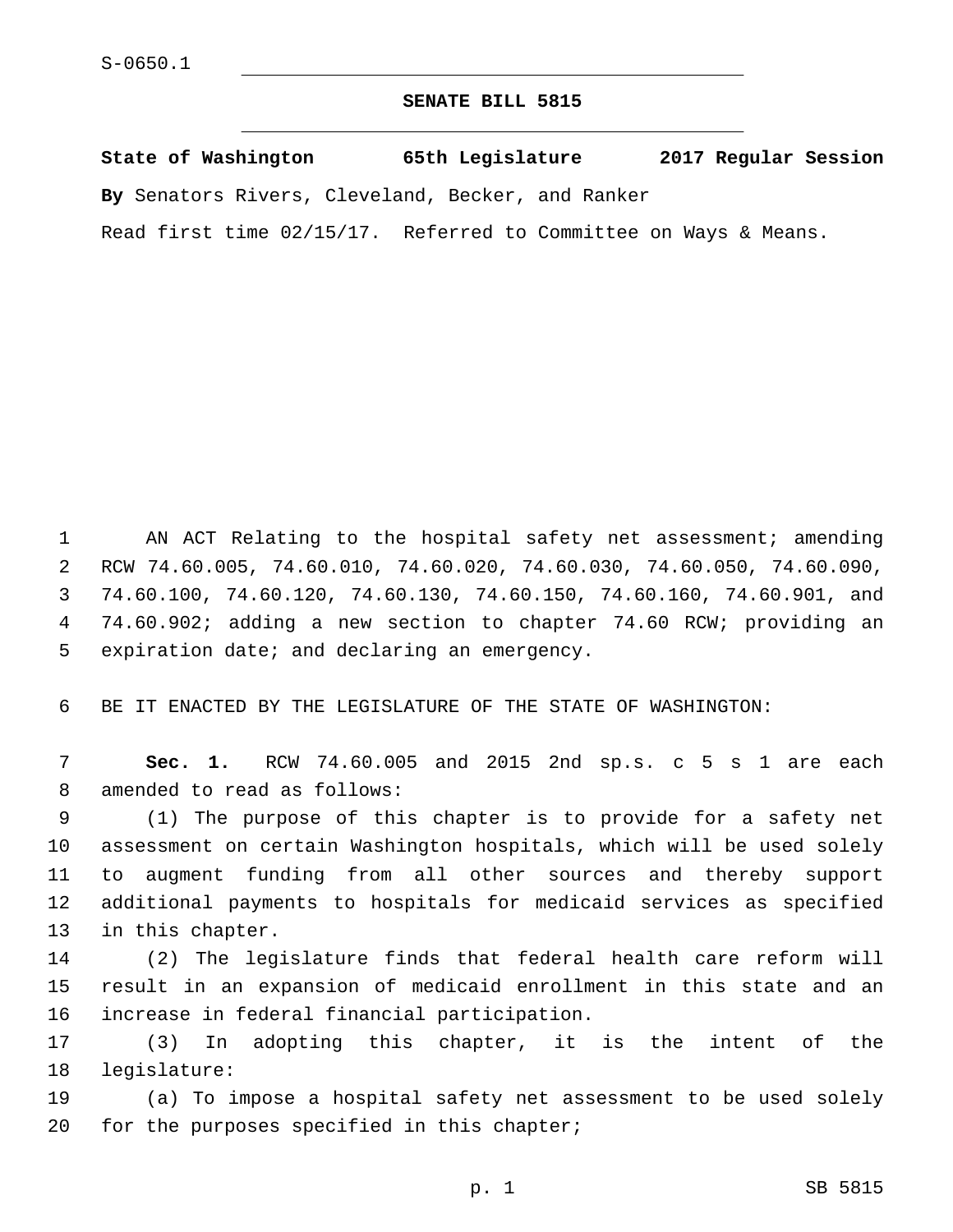(b) To generate approximately ((nine hundred seventy-five 2 million)) one billion dollars per state fiscal biennium in new state and federal funds by disbursing all of that amount to pay for medicaid hospital services and grants to certified public expenditure and critical access hospitals, except costs of administration as specified in this chapter, in the form of additional payments to hospitals and managed care plans, which may not be a substitute for payments from other sources, but which include quality improvement 9 incentive payments under RCW 74.09.611;

 (c) To generate two hundred ninety-two million dollars per biennium during the ((2015-2017 and)) 2017-2019 and 2019-2021 biennia in new funds to be used in lieu of state general fund payments for 13 medicaid hospital services;

 (d) That the total amount assessed not exceed the amount needed, in combination with all other available funds, to support the 16 payments authorized by this chapter;

 (e) To condition the assessment on receiving federal approval for receipt of additional federal financial participation and on continuation of other funding sufficient to maintain aggregate payment levels to hospitals for inpatient and outpatient services covered by medicaid, including fee-for-service and managed care, at least at the levels the state paid for those services on July 1, 2015, as adjusted for current enrollment and utilization; and

24 (f) For ((each of the two biennia)) the next biennium, starting 25 with state fiscal year ((2016)) 2018 and ending with state fiscal 26 year 2019, to generate:

 (i) Four million dollars for new integrated evidence-based psychiatry residency program slots that did not receive state funding prior to 2016 at the integrated psychiatry residency program at the 30 University of Washington; and

 (ii) Eight million two hundred thousand dollars for new family medicine residency program slots that did not receive state funding prior to 2016, as directed through the family medicine residency network at the University of Washington, for slots where residents 35 are employed by hospitals.

 **Sec. 2.** RCW 74.60.010 and 2013 2nd sp.s. c 17 s 2 are each 37 amended to read as follows:

 The definitions in this section apply throughout this chapter 39 unless the context clearly requires otherwise.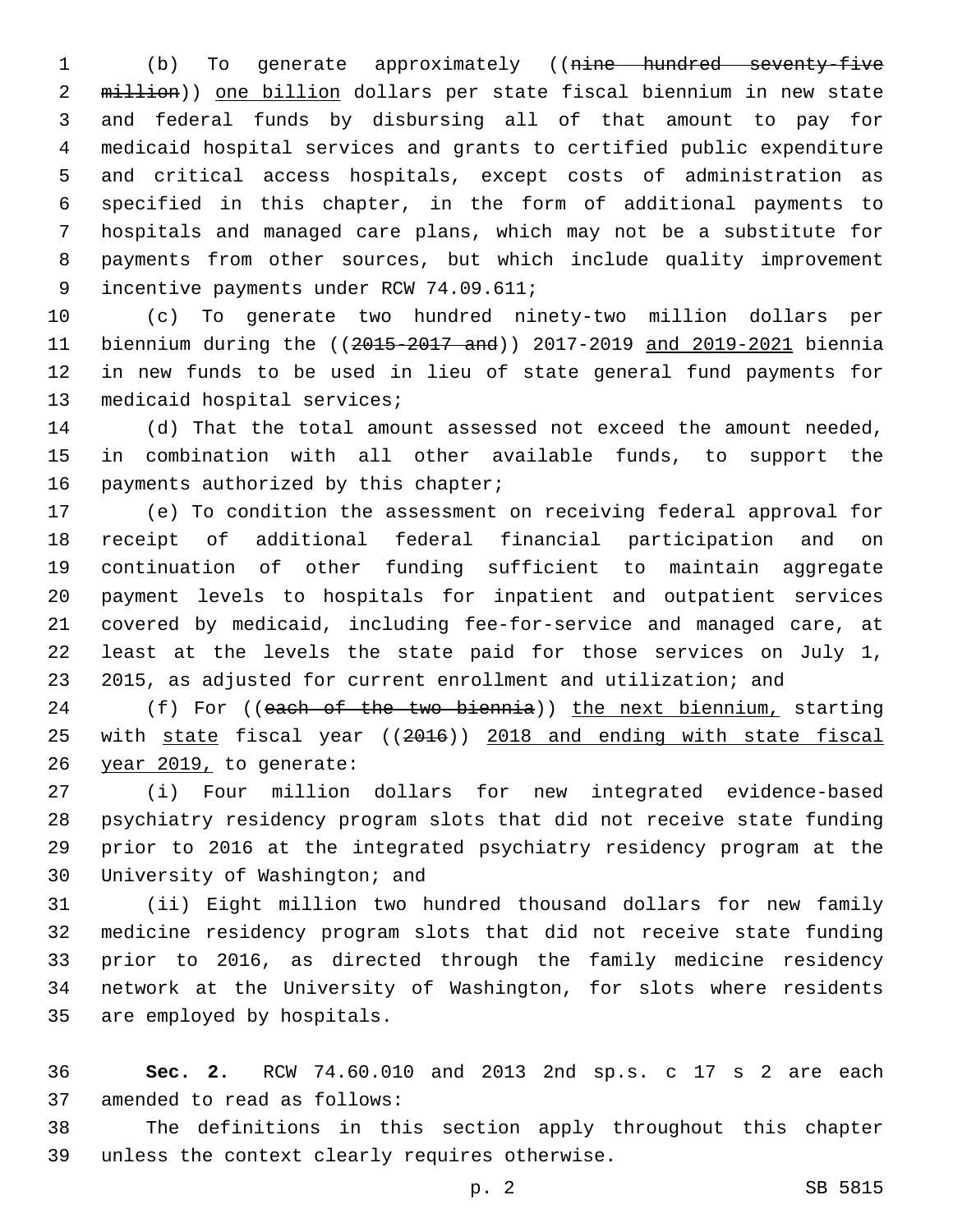(1) "Authority" means the health care authority.

 (2) "Base year" for medicaid payments for state fiscal year ((2014)) 2017 is state fiscal year ((2011)) 2014. For each following year's calculations, the base year must be updated to the next 5 following year.

 (3) "Bordering city hospital" means a hospital as defined in WAC 182-550-1050 and bordering cities as described in WAC 182-501-0175, 8 or successor rules.

 (4) "Certified public expenditure hospital" means a hospital 10 participating in ((or that at any point from June 30, 2013, to July 11 <del>1, 2019, has participated in</del>)) the authority's certified public expenditure payment program as described in WAC 182-550-4650 or 13 successor rule. ((For purposes of this chapter any such hospital shall continue to be treated as a certified public expenditure 15 hospital for assessment and payment purposes through the date specified in RCW 74.60.901. The eligibility of such hospitals to receive grants under RCW 74.60.090 solely from funds generated under 18 this chapter must not be affected by any modification or termination 19 of the federal certified public expenditure program, or reduced by 20 the amount of any federal funds no longer available for that purpose.))

 (5) "Critical access hospital" means a hospital as described in 23 RCW 74.09.5225.

(6) "Director" means the director of the health care authority.

 (7) "Eligible new prospective payment hospital" means a prospective payment hospital opened after January 1, 2009, for which a full year of cost report data as described in RCW 74.60.030(2) and a full year of medicaid base year data required for the calculations 29 in RCW 74.60.120(3) are available.

 (8) "Fund" means the hospital safety net assessment fund 31 established under RCW 74.60.020.

(9) "Hospital" means a facility licensed under chapter 70.41 RCW.

 (10) "Long-term acute care hospital" means a hospital which has an average inpatient length of stay of greater than twenty-five days 35 as determined by the department of health.

 (11) "Managed care organization" means an organization having a certificate of authority or certificate of registration from the office of the insurance commissioner that contracts with the authority under a comprehensive risk contract to provide prepaid health care services to eligible clients under the authority's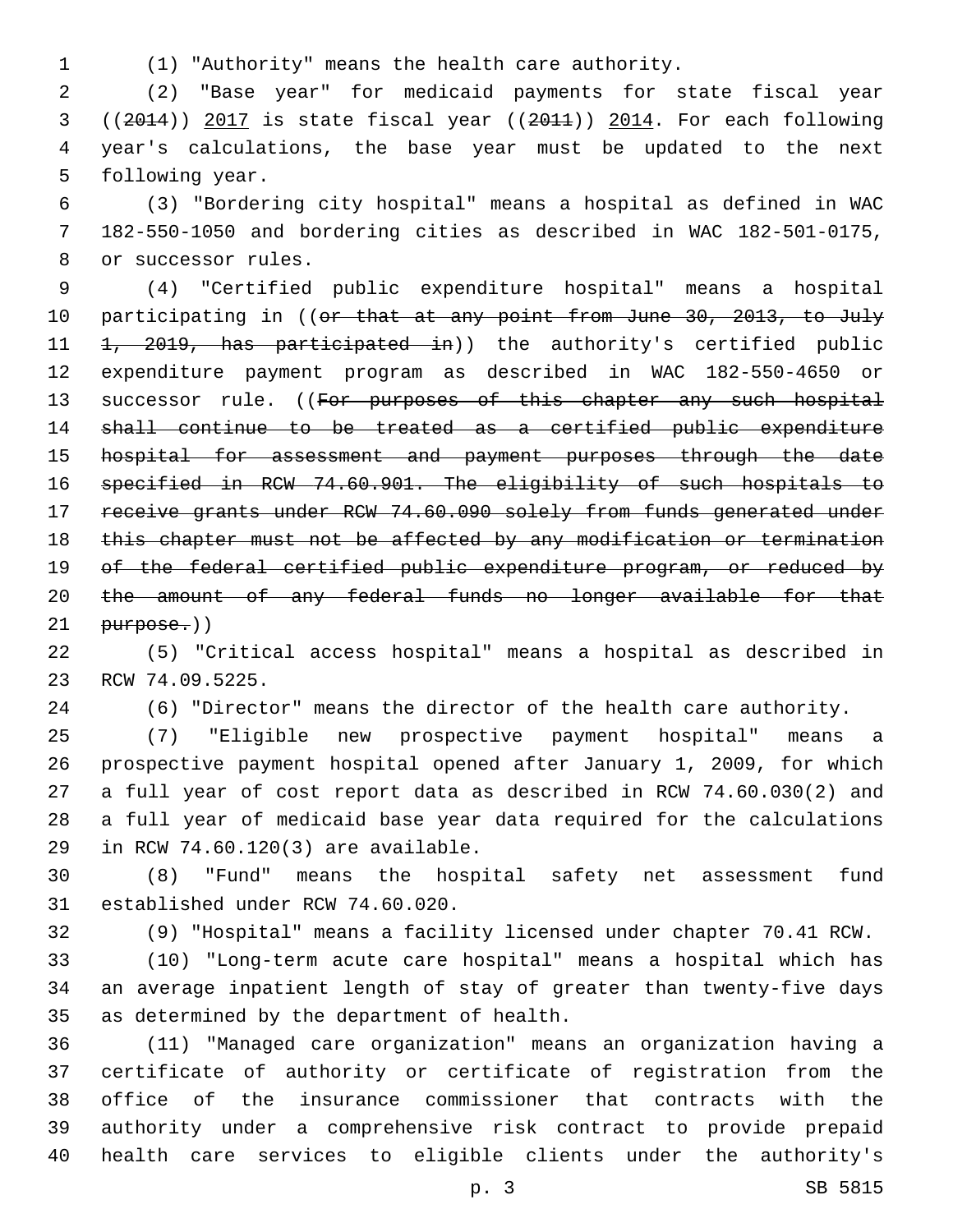medicaid managed care programs, including the healthy options 2 program.

 (12) "Medicaid" means the medical assistance program as established in Title XIX of the social security act and as administered in the state of Washington by the authority.

 (13) "Medicare cost report" means the medicare cost report, form 7 2552, or successor document.

 (14) "Nonmedicare hospital inpatient day" means total hospital inpatient days less medicare inpatient days, including medicare days reported for medicare managed care plans, as reported on the medicare cost report, form 2552, or successor forms, excluding all skilled and nonskilled nursing facility days, skilled and nonskilled swing bed days, nursery days, observation bed days, hospice days, home health agency days, and other days not typically associated with an acute 15 care inpatient hospital stay.

 (15) "Outpatient" means services provided classified as ambulatory payment classification services or successor payment methodologies as defined in WAC 182-550-7050 or successor rule and applies to fee-for-service payments and managed care encounter data.

 (16) "Prospective payment system hospital" means a hospital reimbursed for inpatient and outpatient services provided to medicaid beneficiaries under the inpatient prospective payment system and the outpatient prospective payment system as defined in WAC 182-550-1050 or successor rule. For purposes of this chapter, prospective payment system hospital does not include a hospital participating in the certified public expenditure program or a bordering city hospital located outside of the state of Washington and in one of the bordering cities listed in WAC 182-501-0175 or successor rule.

 (17) "Psychiatric hospital" means a hospital facility licensed as 30 a psychiatric hospital under chapter 71.12 RCW.

 (18) "Rehabilitation hospital" means a medicare-certified 32 freestanding inpatient rehabilitation facility.

 (19) "Small rural disproportionate share hospital payment" means a payment made in accordance with WAC 182-550-5200 or successor rule.

 (20) "Upper payment limit" means the aggregate federal upper payment limit on the amount of the medicaid payment for which federal financial participation is available for a class of service and a class of health care providers, as specified in 42 C.F.R. Part 47, as separately determined for inpatient and outpatient hospital services.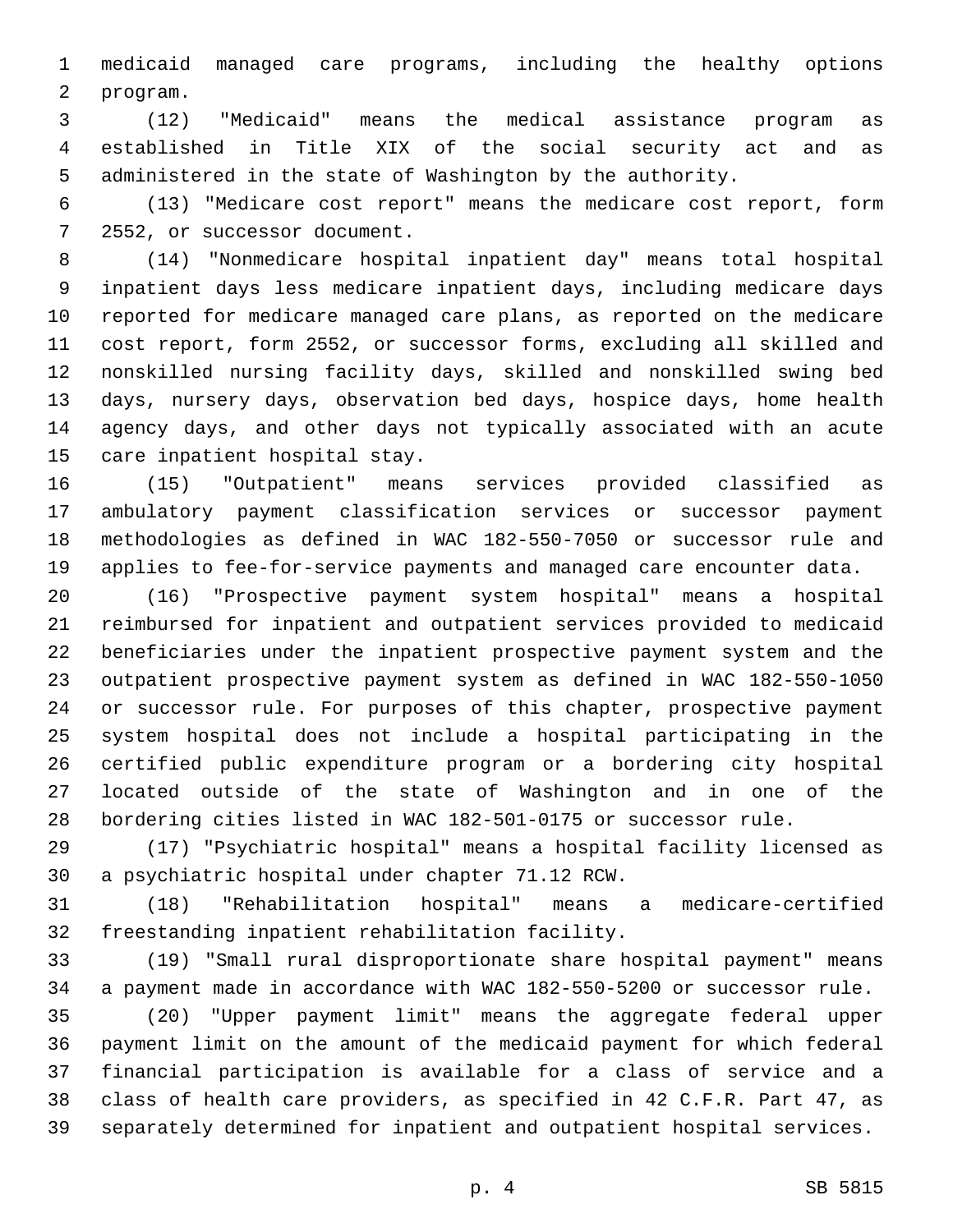**Sec. 3.** RCW 74.60.020 and 2015 2nd sp.s. c 5 s 2 are each 2 amended to read as follows:

 (1) A dedicated fund is hereby established within the state treasury to be known as the hospital safety net assessment fund. The purpose and use of the fund shall be to receive and disburse funds, together with accrued interest, in accordance with this chapter. Moneys in the fund, including interest earned, shall not be used or disbursed for any purposes other than those specified in this chapter. Any amounts expended from the fund that are later recouped by the authority on audit or otherwise shall be returned to the fund.

 (a) Any unexpended balance in the fund at the end of a fiscal year shall carry over into the following fiscal year or that fiscal year and the following fiscal year and shall be applied to reduce the 14 amount of the assessment under RCW 74.60.050(1)(c).

 (b) Any amounts remaining in the fund after July 1, ((2019)) 2021, shall be refunded to hospitals, pro rata according to the amount paid by the hospital since July 1, 2013, subject to the 18 limitations of federal law.

 (2) All assessments, interest, and penalties collected by the authority under RCW 74.60.030 and 74.60.050 shall be deposited into 21 the fund.

 (3) Disbursements from the fund are conditioned upon appropriation and the continued availability of other funds sufficient to maintain aggregate payment levels to hospitals for inpatient and outpatient services covered by medicaid, including fee- for-service and managed care, at least at the levels the state paid for those services on July 1, 2015, as adjusted for current 28 enrollment and utilization.

(4) Disbursements from the fund may be made only:

 (a) To make payments to hospitals and managed care plans as 31 specified in this chapter;

 (b) To refund erroneous or excessive payments made by hospitals 33 pursuant to this chapter;

 (c) For one million dollars per biennium for payment of administrative expenses incurred by the authority in performing the 36 activities authorized by this chapter;

37 (d) For two hundred ((eighty-three)) ninety-two million dollars per biennium, to be used in lieu of state general fund payments for medicaid hospital services, provided that if the full amount of the payments required under RCW 74.60.120 and 74.60.130 cannot be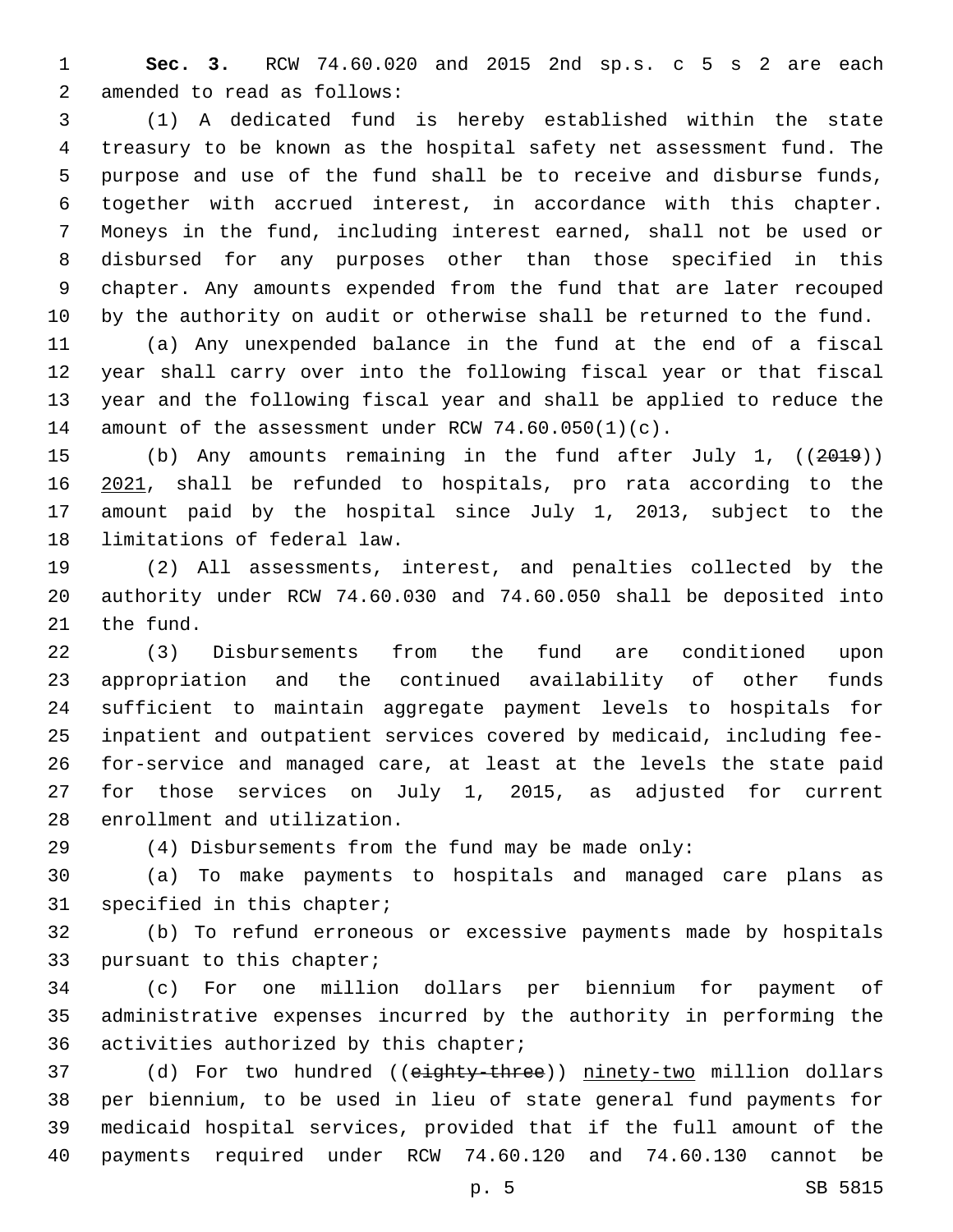distributed in a given fiscal year, this amount must be reduced 2 proportionately;

 (e) To repay the federal government for any excess payments made to hospitals from the fund if the assessments or payment increases set forth in this chapter are deemed out of compliance with federal statutes and regulations in a final determination by a court of competent jurisdiction with all appeals exhausted. In such a case, the authority may require hospitals receiving excess payments to refund the payments in question to the fund. The state in turn shall return funds to the federal government in the same proportion as the original financing. If a hospital is unable to refund payments, the state shall develop either a payment plan, or deduct moneys from 13 future medicaid payments, or both;

14 (f) ((Beginning in state fiscal year 2015,)) To pay an amount sufficient, when combined with the maximum available amount of federal funds necessary to provide a one percent increase in medicaid hospital inpatient rates to hospitals eligible for quality 18 improvement incentives under RCW 74.09.611; and

19 (g) For ((each)) state fiscal ((year 2016 through)) years 2018 20 and 2019 to generate:

 (i) Two million dollars for new integrated evidence-based psychiatry residency program slots that did not receive state funding prior to 2016 at the integrated psychiatry residency program at the 24 University of Washington; and

 (ii) Four million one hundred thousand dollars for new family medicine residency program slots that did not receive state funding prior to 2016, as directed through the family medicine residency network at the University of Washington, for slots where residents 29 are employed by hospitals.

 **Sec. 4.** RCW 74.60.030 and 2015 2nd sp.s. c 5 s 3 are each 31 amended to read as follows:

 (1)(a) Upon satisfaction of the conditions in RCW 74.60.150(1), and so long as the conditions in RCW 74.60.150(2) have not occurred, an assessment is imposed as set forth in this subsection. Assessment notices must be sent on or about thirty days prior to the end of each quarter and payment is due thirty days thereafter.

 (b) Effective July 1, 2015, and except as provided in RCW 74.60.050:38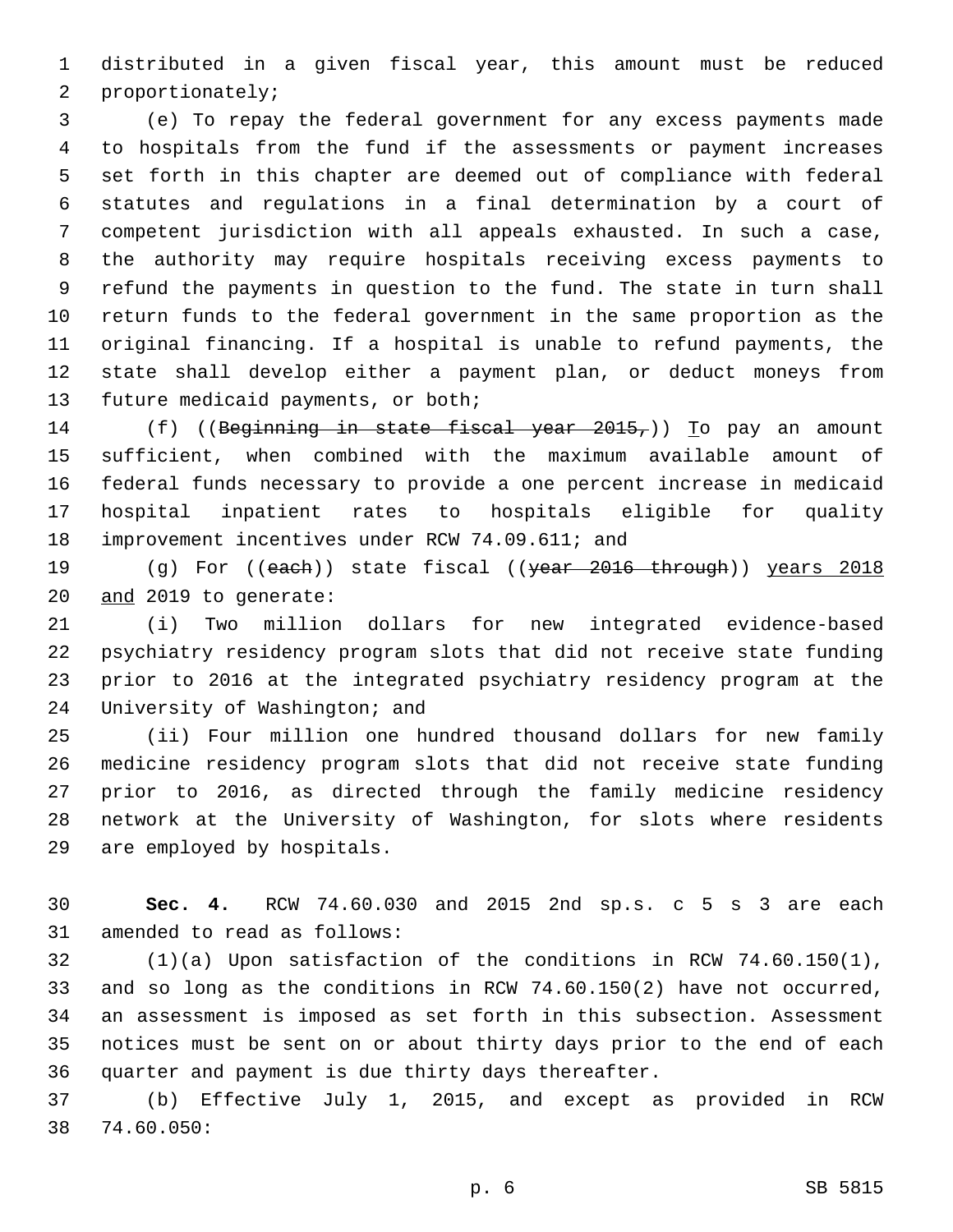(i) Each prospective payment system hospital, except psychiatric and rehabilitation hospitals, shall pay a quarterly assessment. Each quarterly assessment shall be no more than one quarter of three 4 hundred ((fifty)) eighty dollars for each annual nonmedicare hospital inpatient day, up to a maximum of fifty-four thousand days per year. For each nonmedicare hospital inpatient day in excess of fifty-four thousand days, each prospective payment system hospital shall pay ((an)) a quarterly assessment of one quarter of seven dollars for each such day, unless such assessment amount or threshold needs to be 10 modified to comply with applicable federal regulations;

 (ii) Each critical access hospital shall pay a quarterly assessment of one quarter of ten dollars for each annual nonmedicare 13 hospital inpatient day;

 (iii) Each psychiatric hospital shall pay a quarterly assessment of no more than one quarter of seventy dollars for each annual 16 nonmedicare hospital inpatient day; and

 (iv) Each rehabilitation hospital shall pay a quarterly assessment of no more than one quarter of seventy dollars for each 19 annual nonmedicare hospital inpatient day.

 (2) The authority shall determine each hospital's annual nonmedicare hospital inpatient days by summing the total reported nonmedicare hospital inpatient days for each hospital that is not exempt from the assessment under RCW 74.60.040. The authority shall obtain inpatient data from the hospital's 2552 cost report data file or successor data file available through the centers for medicare and medicaid services, as of a date to be determined by the authority. 27 For state fiscal year ((2016)) 2017, the authority shall use cost report data for hospitals' fiscal years ending in ((2012)) 2013. For subsequent years, the hospitals' next succeeding fiscal year cost 30 report data must be used.

 (a) With the exception of a prospective payment system hospital commencing operations after January 1, 2009, for any hospital without a cost report for the relevant fiscal year, the authority shall work with the affected hospital to identify appropriate supplemental information that may be used to determine annual nonmedicare hospital 36 inpatient days.

 (b) A prospective payment system hospital commencing operations after January 1, 2009, must be assessed in accordance with this section after becoming an eligible new prospective payment system 40 hospital as defined in RCW 74.60.010.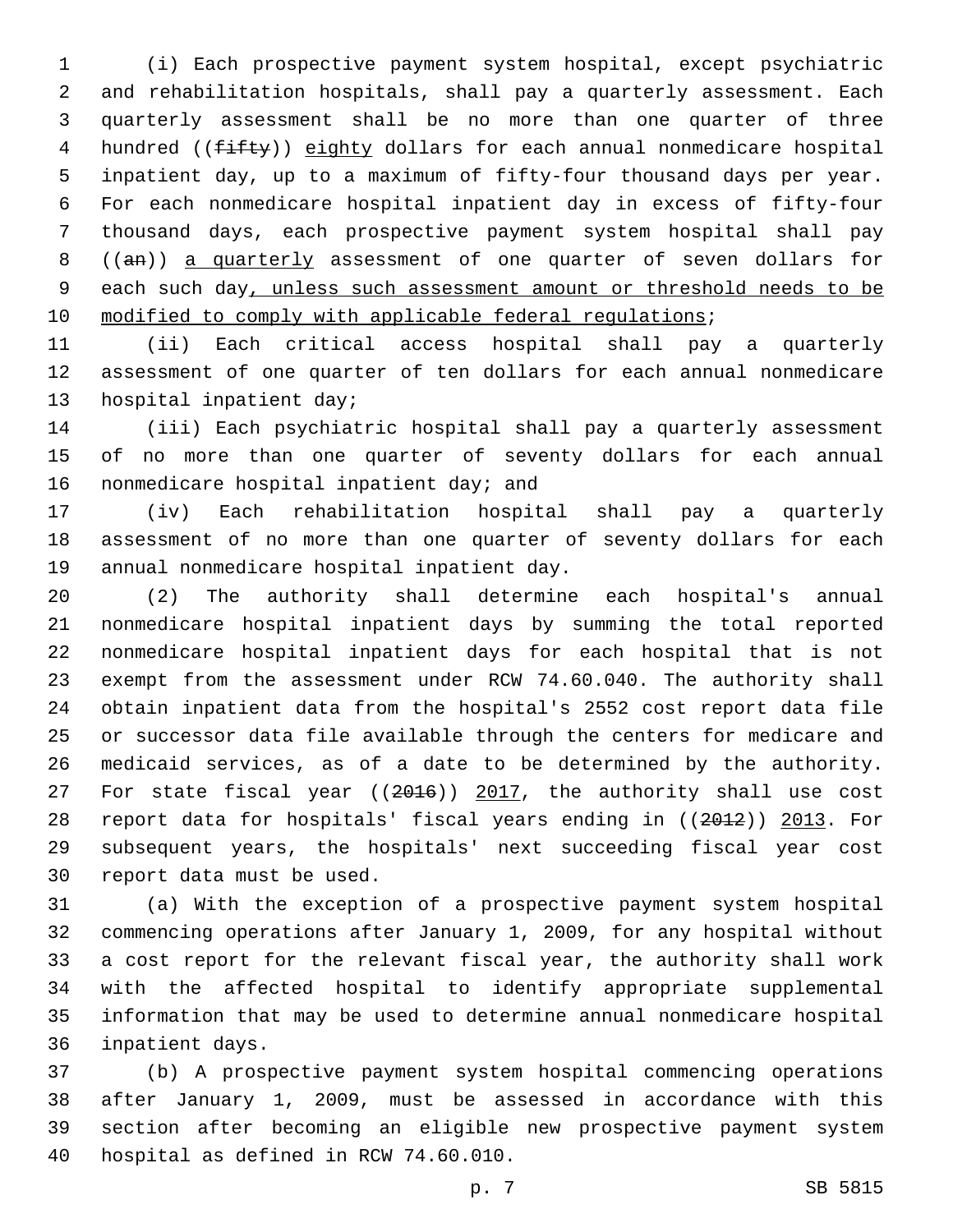**Sec. 5.** RCW 74.60.050 and 2015 2nd sp.s. c 5 s 4 are each 2 amended to read as follows:

 (1) The authority, in cooperation with the office of financial management, shall develop rules for determining the amount to be assessed to individual hospitals, notifying individual hospitals of the assessed amount, and collecting the amounts due. Such rule making 7 shall specifically include provision for:

 (a) Transmittal of notices of assessment by the authority to each hospital informing the hospital of its nonmedicare hospital inpatient 10 days and the assessment amount due and payable;

 (b) Interest on delinquent assessments at the rate specified in 12 RCW 82.32.050; and

 (c) Adjustment of the assessment amounts in accordance with 14 subsection (2) of this section.

15 (2) For ((state fiscal year 2016 and)) each ((subsequent)) state fiscal year, the assessment amounts established under RCW 74.60.030 17 must be adjusted as follows:

 (a) If sufficient other funds, including federal funds, are available to make the payments required under this chapter and fund the state portion of the quality incentive payments under RCW 74.09.611 and 74.60.020(4)(f) without utilizing the full assessment under RCW 74.60.030, the authority shall reduce the amount of the 23 assessment to the minimum levels necessary to support those payments;

24 (b) If the total amount of inpatient  $((\Theta \oplus f))$  and outpatient supplemental payments under RCW 74.60.120 is in excess of the upper 26 payment limits and the entire excess amount cannot be disbursed by additional payments to managed care organizations under RCW 74.60.130, the authority shall proportionately reduce future assessments on prospective payment hospitals to the level necessary to generate additional payments to hospitals that are consistent with the upper payment limit plus the maximum permissible amount of additional payments to managed care organizations under RCW 33 74.60.130;

 (c) If the amount of payments to managed care organizations under RCW 74.60.130 cannot be distributed because of failure to meet federal actuarial soundness or utilization requirements or other federal requirements, the authority shall apply the amount that cannot be distributed to reduce future assessments to the level necessary to generate additional payments to managed care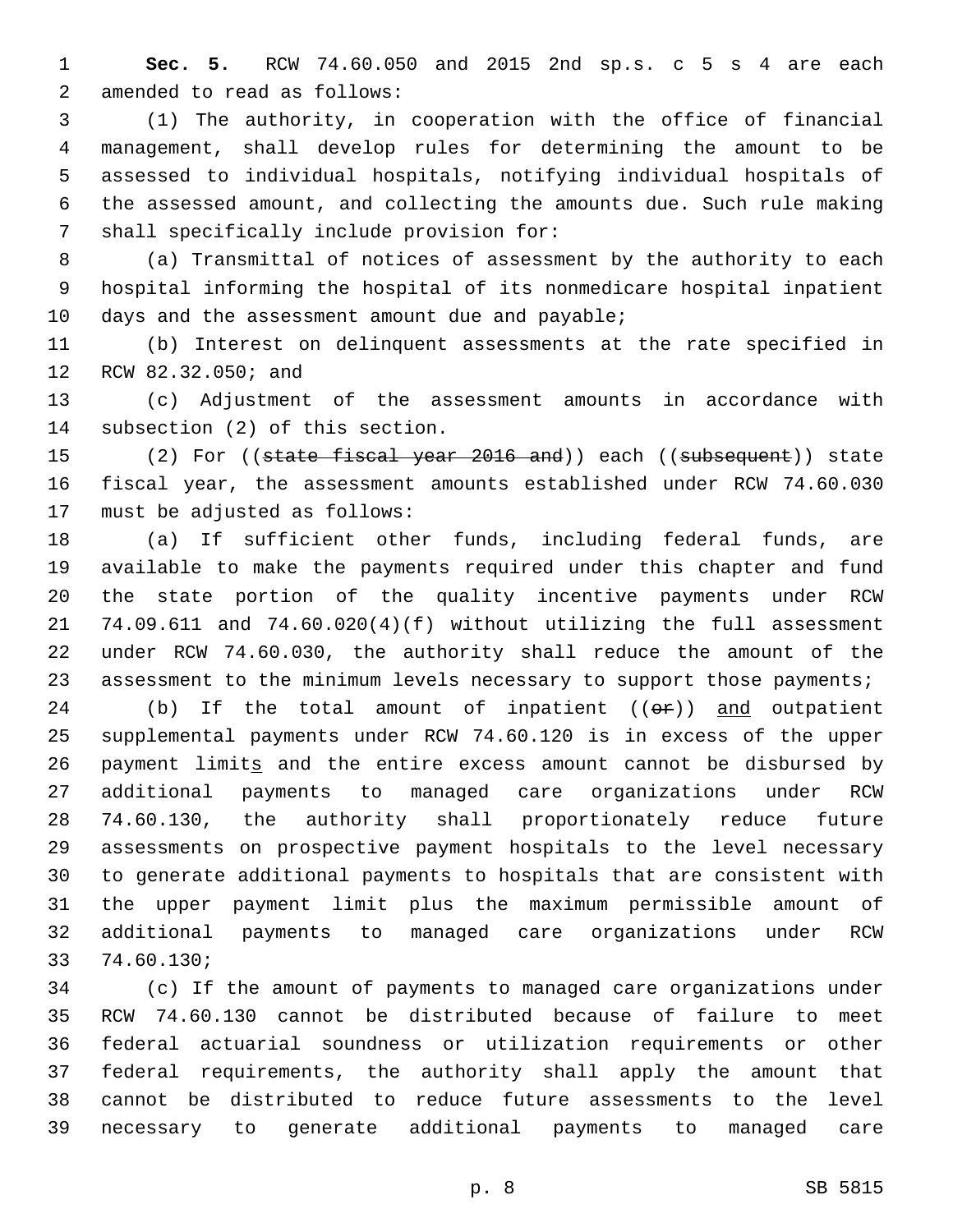organizations that are consistent with federal actuarial soundness or utilization requirements or other federal requirements;

 (d) If required in order to obtain federal matching funds, the maximum number of nonmedicare inpatient days at the higher rate provided under RCW 74.60.030(1)(b)(i) may be adjusted in order to comply with federal requirements;6

 (e) If the number of nonmedicare inpatient days applied to the rates provided in RCW 74.60.030 will not produce sufficient funds to support the payments required under this chapter and the state portion of the quality incentive payments under RCW 74.09.611 and 74.60.020(4)(f), the assessment rates provided in RCW 74.60.030 may be increased proportionately by category of hospital to amounts no greater than necessary in order to produce the required level of funds needed to make the payments specified in this chapter and the state portion of the quality incentive payments under RCW 74.09.611 16 and 74.60.020(4)(f); and

 (f) Any actual or estimated surplus remaining in the fund at the end of the fiscal year must be applied to reduce the assessment amount for the subsequent fiscal year or that fiscal year and the following fiscal years prior to and including fiscal year ((2019))  $21 \quad 2021$ .

 (3)(a) Any adjustment to the assessment amounts pursuant to this section, and the data supporting such adjustment, including, but not limited to, relevant data listed in (b) of this subsection, must be submitted to the Washington state hospital association for review and comment at least sixty calendar days prior to implementation of such adjusted assessment amounts. Any review and comment provided by the Washington state hospital association does not limit the ability of the Washington state hospital association or its members to challenge an adjustment or other action by the authority that is not made in 31 accordance with this chapter.

 (b) The authority shall provide the following data to the Washington state hospital association sixty days before implementing any revised assessment levels, detailed by fiscal year, beginning with fiscal year 2011 and extending to the most recent fiscal year, except in connection with the initial assessment under this chapter:

37 (i) The fund balance;

(ii) The amount of assessment paid by each hospital;

 (iii) The state share, federal share, and total annual medicaid fee-for-service payments for inpatient hospital services made to each

p. 9 SB 5815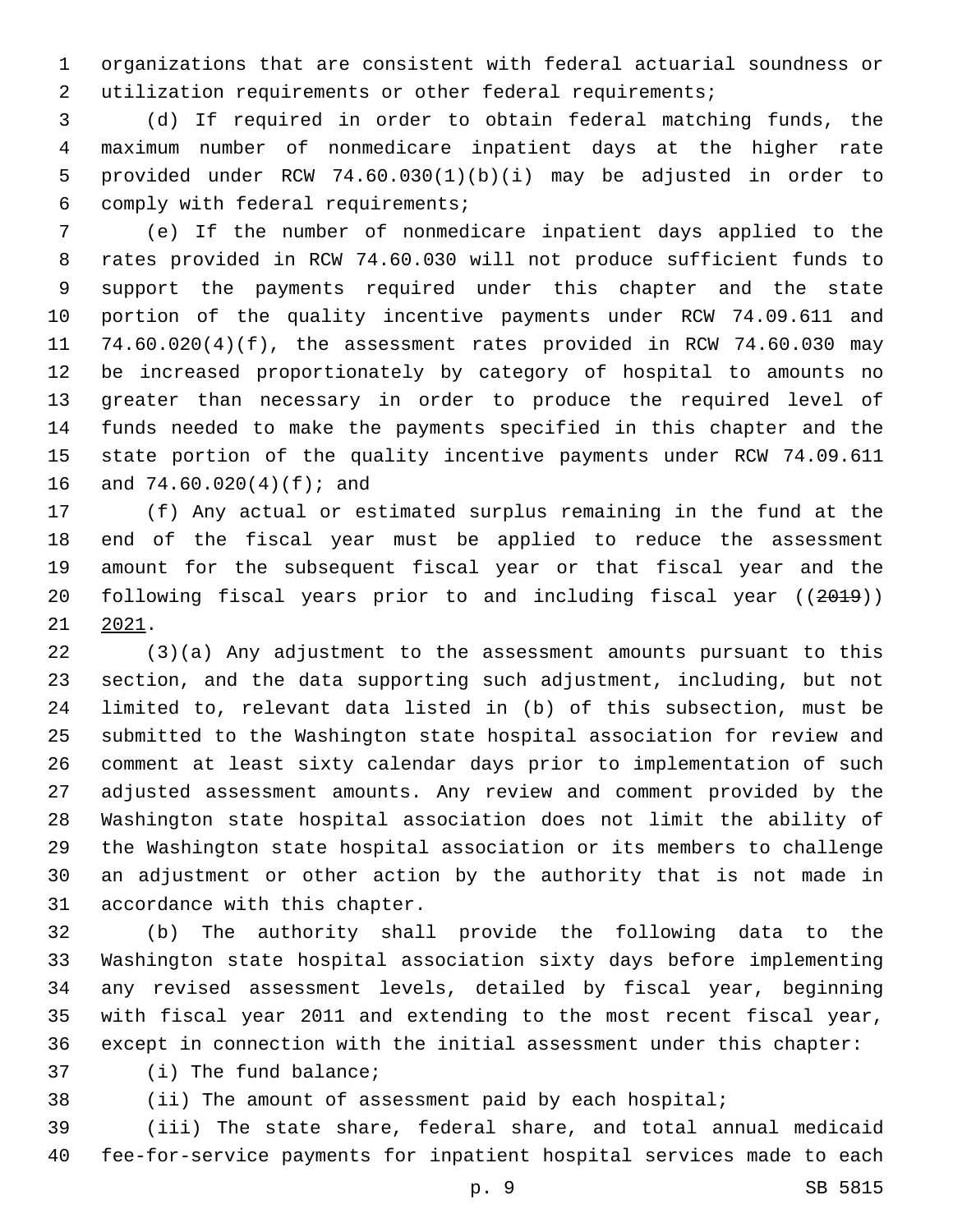hospital under RCW 74.60.120, and the data used to calculate the payments to individual hospitals under that section;

 (iv) The state share, federal share, and total annual medicaid fee-for-service payments for outpatient hospital services made to each hospital under RCW 74.60.120, and the data used to calculate annual payments to individual hospitals under that section;

 (v) The annual state share, federal share, and total payments made to each hospital under each of the following programs: Grants to certified public expenditure hospitals under RCW 74.60.090, for critical access hospital payments under RCW 74.60.100; and disproportionate share programs under RCW 74.60.110;

 (vi) The data used to calculate annual payments to individual hospitals under  $(b)(v)$  of this subsection; and

 (vii) The amount of payments made to managed care plans under RCW 74.60.130, including the amount representing additional premium tax, 16 and the data used to calculate those payments.

 (c) On a monthly basis, the authority shall provide the Washington state hospital association the amount of payments made to managed care plans under RCW 74.60.130, including the amount representing additional premium tax, and the data used to calculate 21 those payments.

 **Sec. 6.** RCW 74.60.090 and 2015 2nd sp.s. c 5 s 5 are each 23 amended to read as follows:

 (1) In each fiscal year commencing upon satisfaction of the applicable conditions in RCW 74.60.150(1), funds must be disbursed from the fund and the authority shall make grants to certified public expenditure hospitals, which shall not be considered payments for 28 hospital services, as follows:

29 (a) University of Washington medical center: ((Ten million five hundred fifty-five thousand dollars in each state fiscal year 2016 through 2019)) Amounts paid as follows, except if the full amount of the payments required under RCW 74.60.120 and 74.60.130 cannot be distributed in a given fiscal year, the amounts in this subsection  $((\overrightarrow{ii})$  and  $(\overrightarrow{iii})$ ) must be reduced proportionately:

 (i) In each state fiscal year 2018 through 2021, four million 36 four hundred fifty-five thousand dollars;

 (ii) In each state fiscal year 2018 and 2019, two million dollars to new integrated, evidence-based psychiatry residency program slots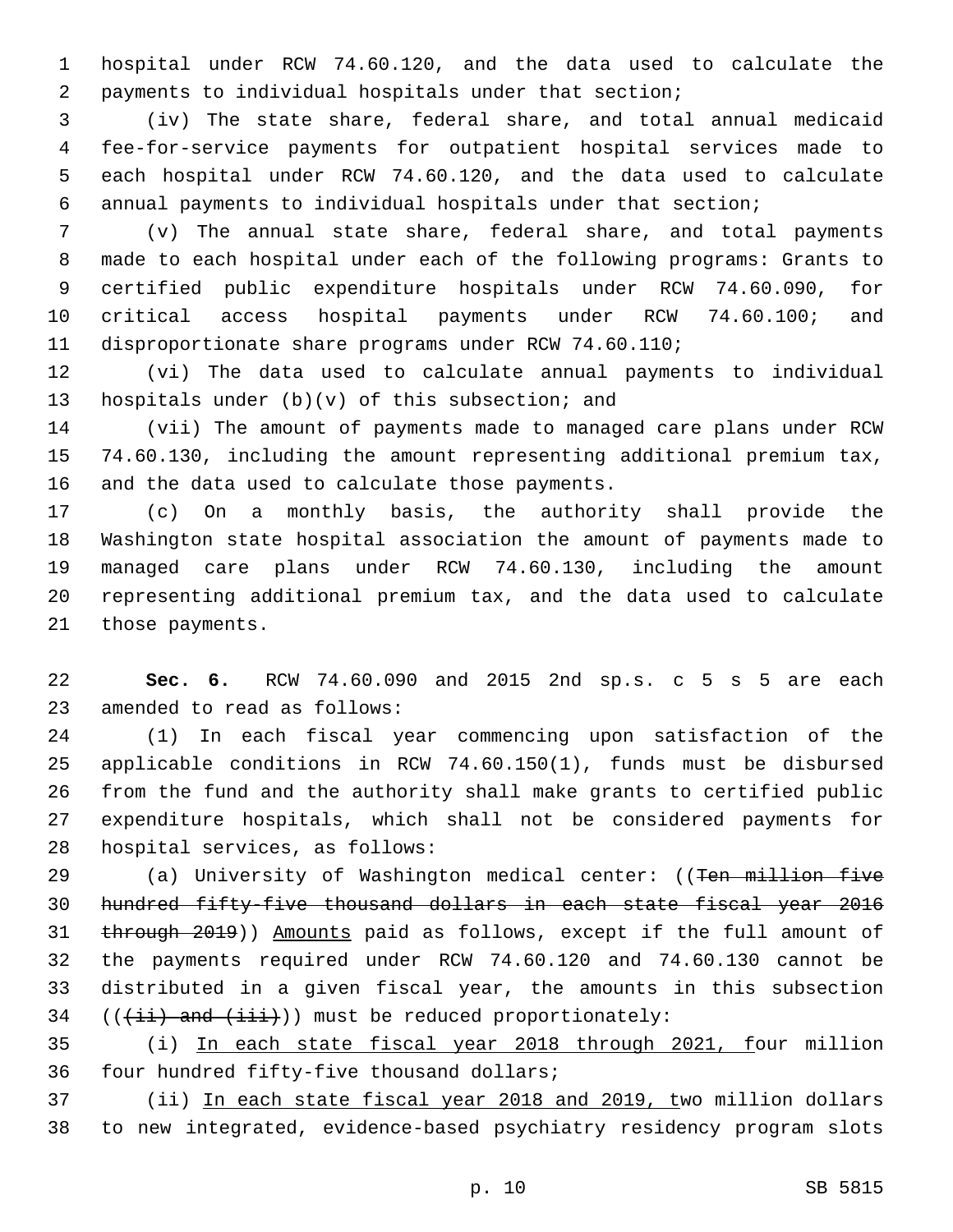that did not receive state funding prior to 2016, at the integrated psychiatry residency program at the University of Washington; and

 (iii) In each state fiscal year 2018 and 2019, four million one hundred thousand dollars to new family medicine residency program slots that did not receive state funding prior to 2016, as directed through the family medicine residency network at the University of Washington, for slots where residents are employed by hospitals;

 (b) Harborview medical center: Ten million two hundred sixty 9 thousand dollars in each state fiscal year ((2016 through 2019)) 2018 through 2021, except if the full amount of the payments required under RCW 74.60.120 and 74.60.130 cannot be distributed in a given 12 fiscal year, the amounts in this subsection must be reduced 13 proportionately;

 (c) All other certified public expenditure hospitals: Six million three hundred forty-five thousand dollars in each state fiscal year ((2016 through 2019)) 2018 through 2019, except if the full amount of the payments required under RCW 74.60.120 and 74.60.130 cannot be distributed in a given fiscal year, the amounts in this subsection 19 must be reduced proportionately. The amount of payments to individual hospitals under this subsection must be determined using a methodology that provides each hospital with a proportional allocation of the group's total amount of medicaid and state children's health insurance program payments determined from claims and encounter data using the same general methodology set forth in 25 RCW 74.60.120 (3) and (4).

 (2) Payments must be made quarterly, before the end of each quarter, taking the total disbursement amount and dividing by four to calculate the quarterly amount. The authority shall provide a quarterly report of such payments to the Washington state hospital association.30

 **Sec. 7.** RCW 74.60.100 and 2015 2nd sp.s. c 5 s 6 are each 32 amended to read as follows:

 In each fiscal year commencing upon satisfaction of the conditions in RCW 74.60.150(1), the authority shall make access payments to critical access hospitals that do not qualify for or receive a small rural disproportionate share hospital payment in a 37 given fiscal year in the total amount of ((seven hundred)) two 38 million thirty-eight thousand dollars from the fund ((and to critical access hospitals that receive disproportionate share payments in the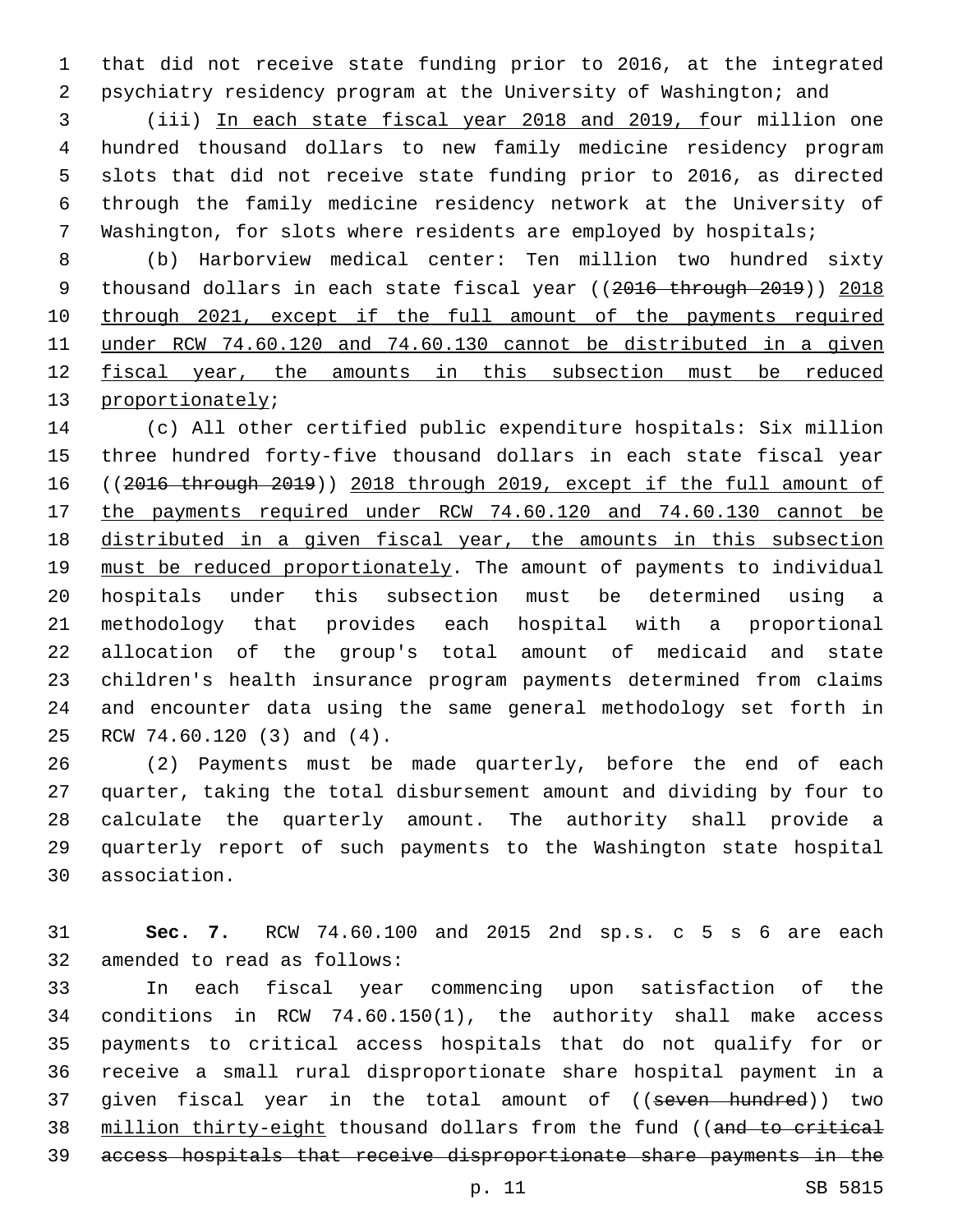total amount of one million three hundred thirty-six thousand 2 dollars)). The amount of payments to individual hospitals under this section must be determined using a methodology that provides each hospital with a proportional allocation of the group's total amount of medicaid and state children's health insurance program payments determined from claims and encounter data using the same general methodology set forth in RCW 74.60.120 (3) and (4). Payments must be made after the authority determines a hospital's payments under RCW 74.60.110. These payments shall be in addition to any other amount payable with respect to services provided by critical access hospitals and shall not reduce any other payments to critical access hospitals. The authority shall provide a report of such payments to the Washington state hospital association within thirty days after 14 payments are made.

 **Sec. 8.** RCW 74.60.120 and 2015 2nd sp.s. c 5 s 7 are each 16 amended to read as follows:

 (1) In each state fiscal year, commencing upon satisfaction of the applicable conditions in RCW 74.60.150(1), the authority shall make supplemental payments directly to Washington hospitals, separately for inpatient and outpatient fee-for-service medicaid services, as follows unless there are federal restrictions on doing 22 so. If there are federal restrictions, to the extent allowed, funds that cannot be paid under (a) of this subsection, should be paid under (b) of this subsection, and funds that cannot be paid under (b) of this subsection, shall be paid under (a) of this subsection:

 (a) For inpatient fee-for-service payments for prospective payment hospitals other than psychiatric or rehabilitation hospitals, twenty-nine million one hundred sixty-two thousand five hundred dollars per state fiscal year plus federal matching funds;

 (b) For outpatient fee-for-service payments for prospective payment hospitals other than psychiatric or rehabilitation hospitals, thirty million dollars per state fiscal year plus federal matching 33 funds;

 (c) For inpatient fee-for-service payments for psychiatric hospitals, eight hundred seventy-five thousand dollars per state 36 fiscal year plus federal matching funds;

 (d) For inpatient fee-for-service payments for rehabilitation hospitals, two hundred twenty-five thousand dollars per state fiscal 39 year plus federal matching funds;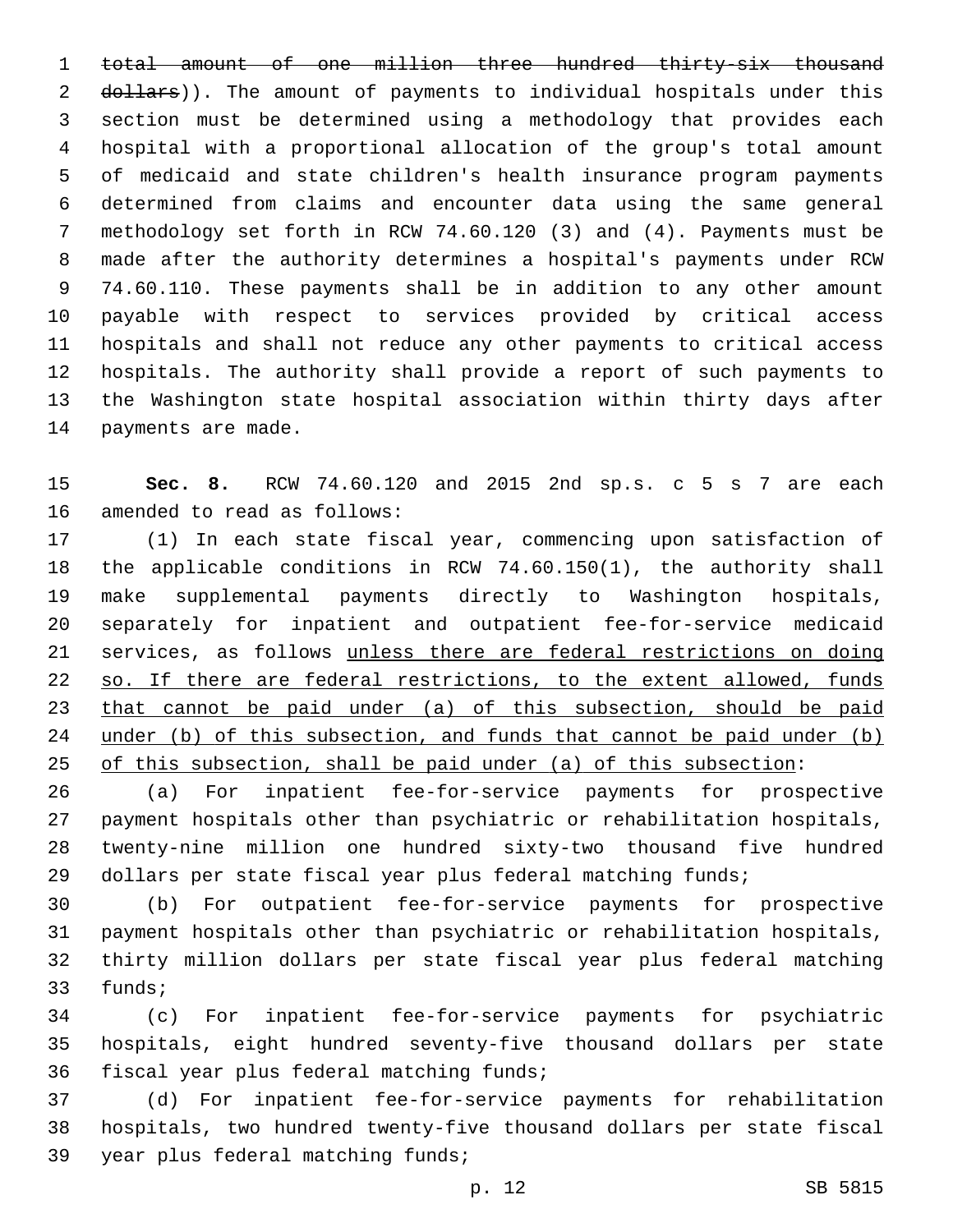(e) For inpatient fee-for-service payments for border hospitals, two hundred fifty thousand dollars per state fiscal year plus federal 3 matching funds; and

 (f) For outpatient fee-for-service payments for border hospitals, two hundred fifty thousand dollars per state fiscal year plus federal matching funds.6

 (2) If the amount of inpatient or outpatient payments under subsection (1) of this section, when combined with federal matching funds, exceeds the upper payment limit, payments to each category of hospital must be reduced proportionately to a level where the total payment amount is consistent with the upper payment limit. Funds under this chapter unable to be paid to hospitals under this section because of the upper payment limit must be paid to managed care organizations under RCW 74.60.130, subject to the limitations in this 15 chapter.

 (3) The amount of such fee-for-service inpatient payments to individual hospitals within each of the categories identified in subsection (1)(a), (c), (d), and (e) of this section must be 19 determined by:

 (a) Applying the medicaid fee-for-service rates in effect on July 21 1, ((2009, without regard to the increases required by chapter 30, 22 Laws of 2010 1st sp. sess.)) 2014, to each hospital's inpatient fee- for-services claims and medicaid managed care encounter data for the 24 base year;

 (b) Applying the medicaid fee-for-service rates in effect on July 26 1, ((2009, without regard to the increases required by chapter 30, 27 Laws of 2010 1st sp. sess.)) 2014, to all hospitals' inpatient fee- for-services claims and medicaid managed care encounter data for the 29 base year; and

 (c) Using the amounts calculated under (a) and (b) of this subsection to determine an individual hospital's percentage of the total amount to be distributed to each category of hospital.

 (4) The amount of such fee-for-service outpatient payments to individual hospitals within each of the categories identified in 35 subsection  $(1)(b)$  and  $(f)$  of this section must be determined by:

 (a) Applying the medicaid fee-for-service rates in effect on July 37 1, ((2009, without regard to the increases required by chapter 30, 38 Laws of 2010 1st sp. sess.)) 2014, to each hospital's outpatient fee- for-services claims and medicaid managed care encounter data for the 40 base year;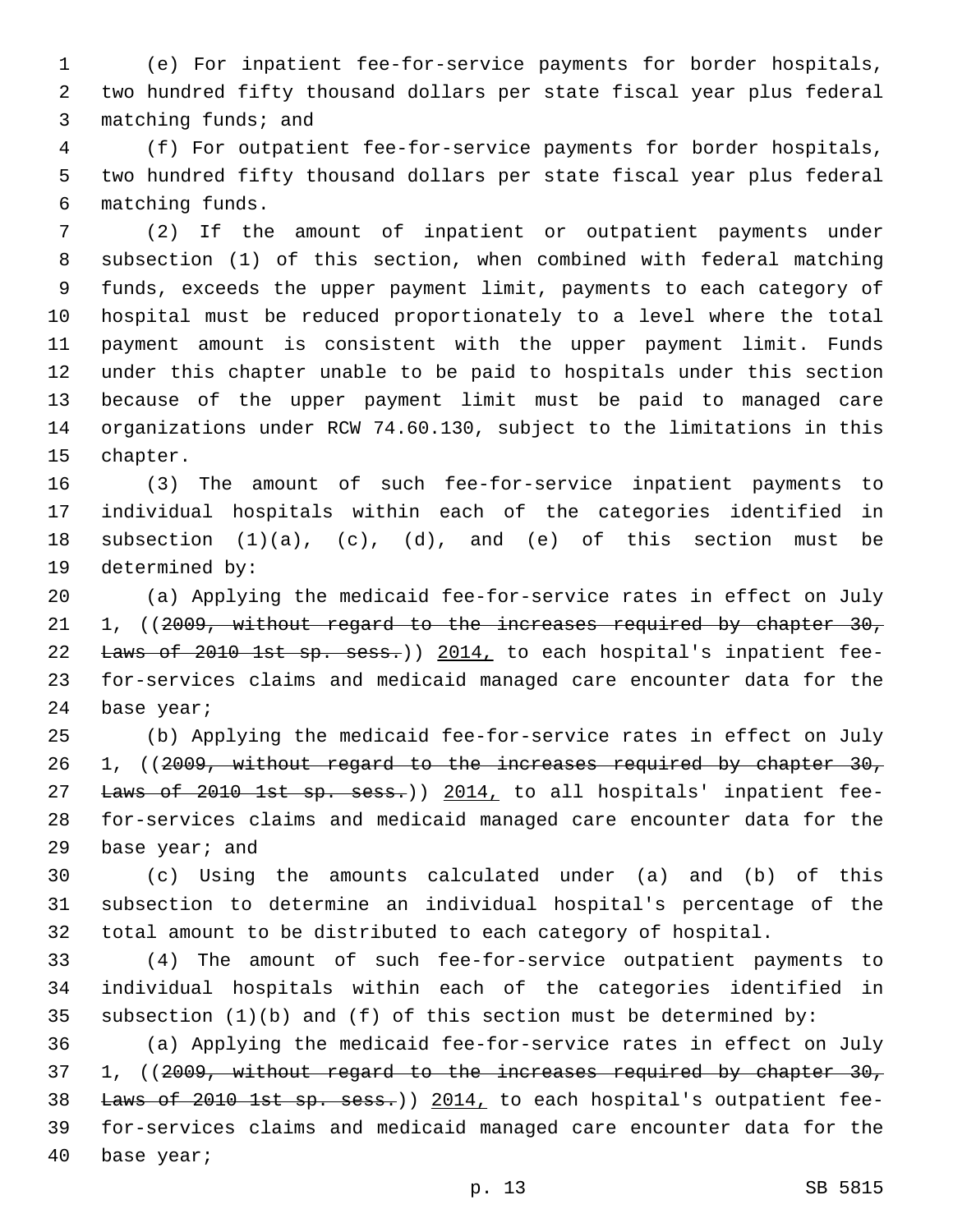(b) Applying the medicaid fee-for-service rates in effect on July 2 1, ((2009, without regard to the increases required by chapter 30, Laws of 2010 1st sp. sess.)) 2014, to all hospitals' outpatient fee- for-services claims and medicaid managed care encounter data for the 5 base year; and

 (c) Using the amounts calculated under (a) and (b) of this subsection to determine an individual hospital's percentage of the total amount to be distributed to each category of hospital.

 (5) Sixty days before the first payment in each subsequent fiscal year, the authority shall provide each hospital and the Washington state hospital association with an explanation of how the amounts due to each hospital under this section were calculated.

 (6) Payments must be made in quarterly installments on or about 14 the last day of every quarter.

 (7) A prospective payment system hospital commencing operations after January 1, 2009, is eligible to receive payments in accordance with this section after becoming an eligible new prospective payment 18 system hospital as defined in RCW 74.60.010.

 (8) Payments under this section are supplemental to all other payments and do not reduce any other payments to hospitals.

 **Sec. 9.** RCW 74.60.130 and 2015 2nd sp.s. c 5 s 8 are each 22 amended to read as follows:

 (1) For state fiscal year 2016 and for each subsequent fiscal year, commencing within thirty days after satisfaction of the conditions in RCW 74.60.150(1) and subsection (5) of this section, the authority shall increase capitation payments in a manner consistent with federal contracting requirements to managed care organizations by an amount at least equal to the amount available from the fund after deducting disbursements authorized by RCW 74.60.020(4) (c) through (f) and payments required by RCW 74.60.080 through 74.60.120. When combined with applicable federal matching 32 funds, the capitation payment under this subsection must be ((no less than ninety-six million dollars per state fiscal year plus the maximum available amount of federal matching funds)) at least three hundred sixty million dollars per year. The initial payment following satisfaction of the conditions in RCW 74.60.150(1) must include all amounts due from July 1, 2015, to the end of the calendar month during which the conditions in RCW 74.60.150(1) are satisfied. 39 Subsequent payments shall be made monthly.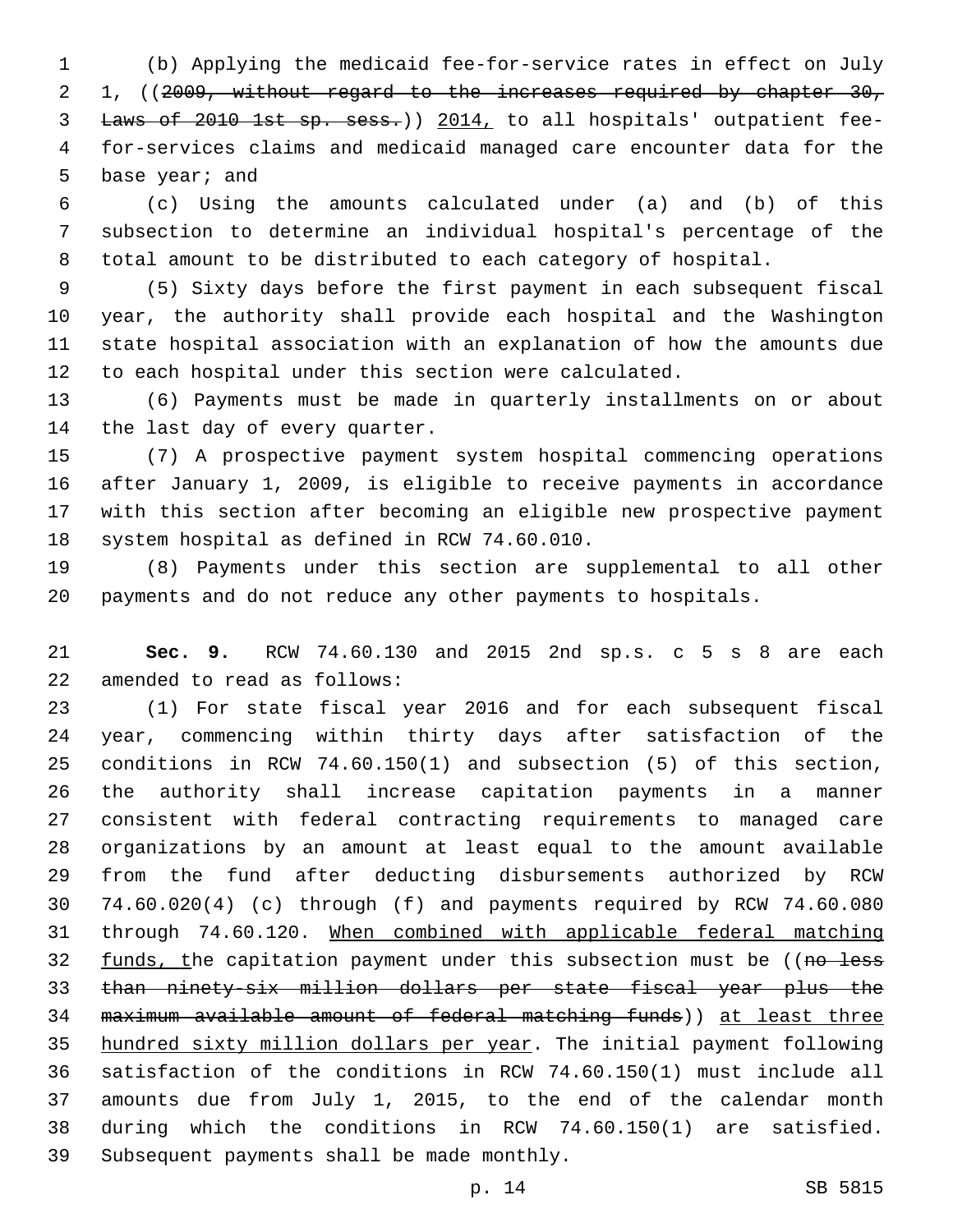(2) Payments to individual managed care organizations shall be determined by the authority based on each organization's or network's enrollment relative to the anticipated total enrollment in each program for the fiscal year in question, the anticipated utilization of hospital services by an organization's or network's medicaid enrollees, and such other factors as are reasonable and appropriate 7 to ensure that purposes of this chapter are met.

 (3) If the federal government determines that total payments to managed care organizations under this section exceed what is permitted under applicable medicaid laws and regulations, payments must be reduced to levels that meet such requirements, and the balance remaining must be applied as provided in RCW 74.60.050. Further, in the event a managed care organization is legally obligated to repay amounts distributed to hospitals under this section to the state or federal government, a managed care organization may recoup the amount it is obligated to repay under the medicaid program from individual hospitals by not more than the amount of overpayment each hospital received from that managed care 19 organization.

 (4) Payments under this section do not reduce the amounts that otherwise would be paid to managed care organizations: PROVIDED, That such payments are consistent with actuarial soundness certification 23 and enrollment.

 (5) Before making such payments, the authority shall require medicaid managed care organizations to comply with the following 26 requirements:

 (a) All payments to managed care organizations under this chapter must be expended for hospital services provided by Washington hospitals, which for purposes of this section includes psychiatric and rehabilitation hospitals, in a manner consistent with the purposes and provisions of this chapter, and must be equal to all increased capitation payments under this section received by the organization or network, consistent with actuarial certification and enrollment, less an allowance for any estimated premium taxes the organization is required to pay under Title 48 RCW associated with 36 the payments under this chapter;

 (b) Managed care organizations shall expend the increased capitation payments under this section in a manner consistent with the purposes of this chapter, with the initial expenditures to hospitals to be made within thirty days of receipt of payment from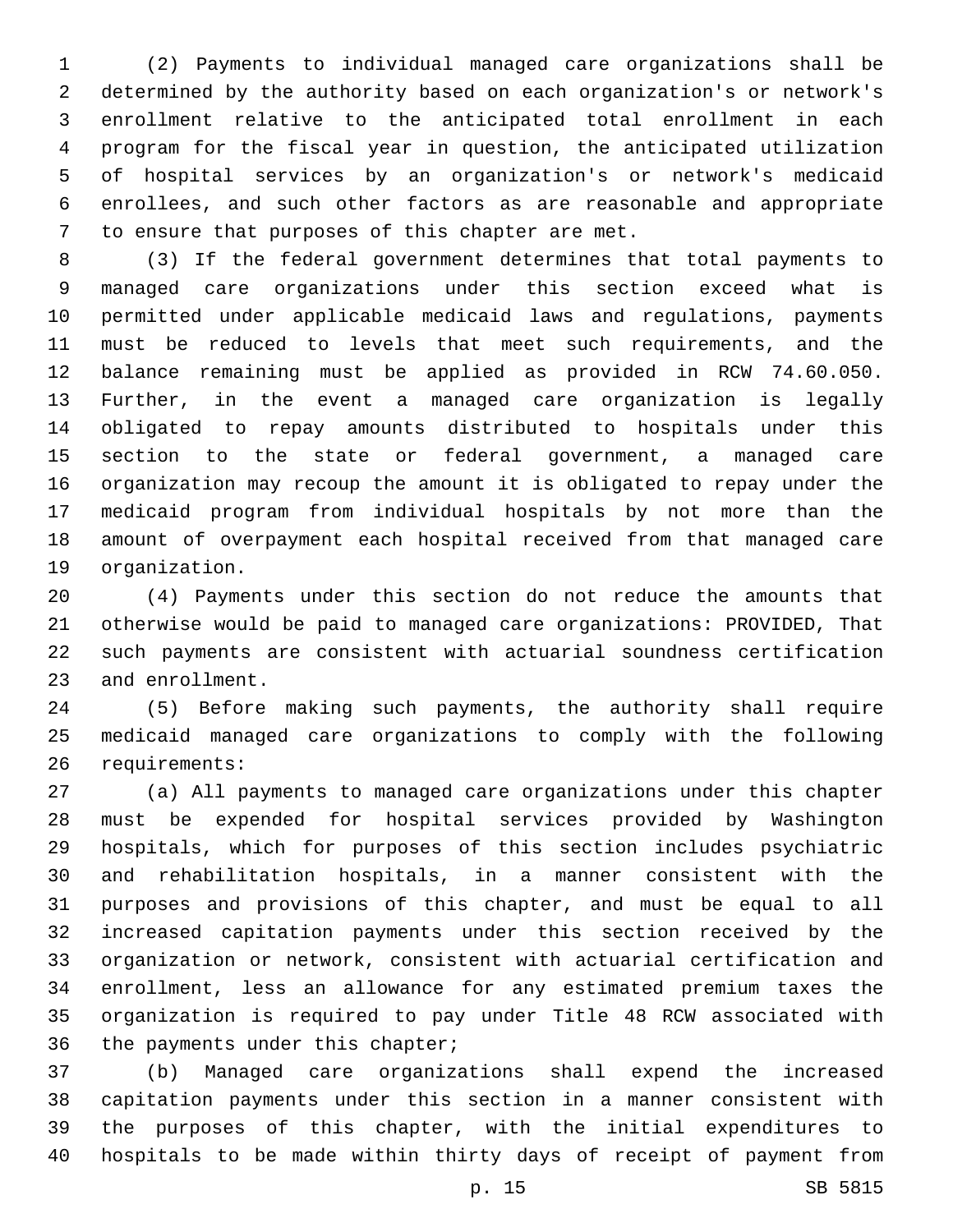the authority. Subsequent expenditures by the managed care plans are to be made before the end of the quarter in which funds are received 3 from the authority;

 (c) Providing that any delegation or attempted delegation of an organization's or network's obligations under agreements with the authority do not relieve the organization or network of its obligations under this section and related contract provisions.

 (6) No hospital or managed care organizations may use the payments under this section to gain advantage in negotiations.

 (7) No hospital has a claim or cause of action against a managed care organization for monetary compensation based on the amount of 12 payments under subsection (5) of this section.

 (8) If funds cannot be used to pay for services in accordance with this chapter the managed care organization or network must return the funds to the authority which shall return them to the 16 hospital safety net assessment fund.

 **Sec. 10.** RCW 74.60.150 and 2015 2nd sp.s. c 5 s 9 are each 18 amended to read as follows:

 (1) The assessment, collection, and disbursement of funds under this chapter shall be conditional upon:

 (a) Final approval by the centers for medicare and medicaid services of any state plan amendments or waiver requests that are necessary in order to implement the applicable sections of this chapter including, if necessary, waiver of the broad-based or uniformity requirements as specified under section 1903(w)(3)(E) of the federal social security act and 42 C.F.R. 433.68(e);

 (b) To the extent necessary, amendment of contracts between the authority and managed care organizations in order to implement this 29 chapter; and

 (c) Certification by the office of financial management that appropriations have been adopted that fully support the rates established in this chapter for the upcoming fiscal year.

 (2) This chapter does not take effect or ceases to be imposed, and any moneys remaining in the fund shall be refunded to hospitals in proportion to the amounts paid by such hospitals, if and to the extent that any of the following conditions occur:

 (a) The federal department of health and human services and a court of competent jurisdiction makes a final determination, with all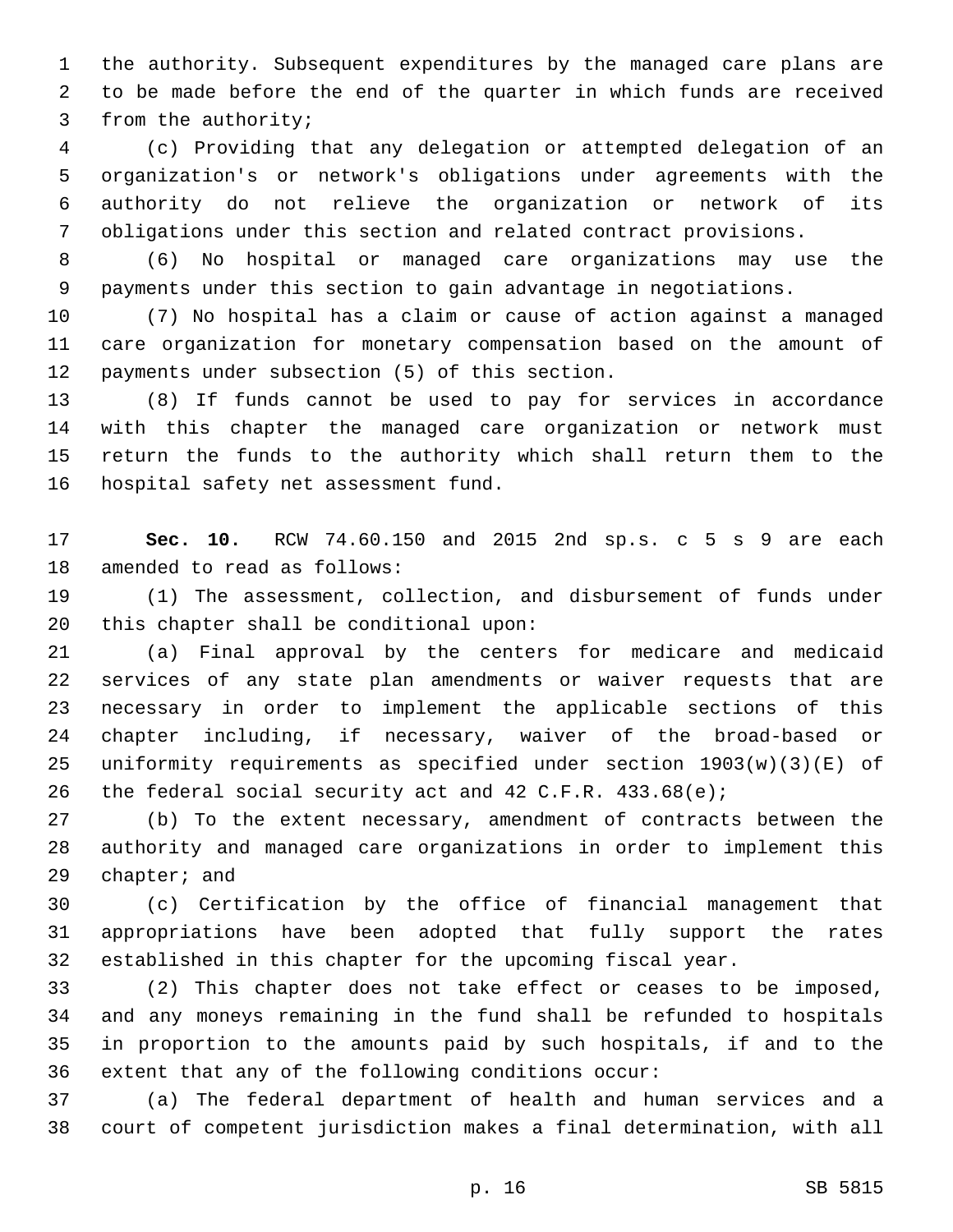appeals exhausted, that any element of this chapter, other than RCW 2 74.60.100, cannot be validly implemented;

 (b) Funds generated by the assessment for payments to prospective payment hospitals or managed care organizations are determined to be 5 not eligible for federal match;

 (c) Other funding sufficient to maintain aggregate payment levels to hospitals for inpatient and outpatient services covered by medicaid, including fee-for-service and managed care, at least at the 9 levels the state paid for those services on July 1, ((2015)) 2009, as adjusted for current enrollment and utilization is not appropriated 11 or available;

 (d) Payments required by this chapter are reduced, except as specifically authorized in this chapter, or payments are not made in substantial compliance with the time frames set forth in this 15 chapter; or

 (e) The fund is used as a substitute for or to supplant other 17 funds, except as authorized by RCW 74.60.020.

 **Sec. 11.** RCW 74.60.160 and 2015 2nd sp.s. c 5 s 10 are each 19 amended to read as follows:

 (1) The legislature intends to provide the hospitals with an opportunity to contract with the authority each fiscal biennium to protect the hospitals from future legislative action during the biennium that could result in hospitals receiving less from supplemental payments, increased managed care payments, disproportionate share hospital payments, or access payments than the hospitals expected to receive in return for the assessment based on the biennial appropriations and assessment legislation.

 (2) Each odd-numbered year after enactment of the biennial 29 omnibus operating appropriations act, the authority shall ((offer to 30 enter into a contract or to)) extend  $((an))$  the existing contract for the period of the fiscal biennium beginning July 1st with a hospital 32 that is required to pay the assessment under this chapter or shall offer to enter into a contract with any hospital subject to this 34 chapter that has not previously been a party to a contract or whose contract has expired. The contract must include the following terms:

(a) The authority must agree not to do any of the following:

 (i) Increase the assessment from the level set by the authority pursuant to this chapter on the first day of the contract period for reasons other than those allowed under RCW 74.60.050(2)(e);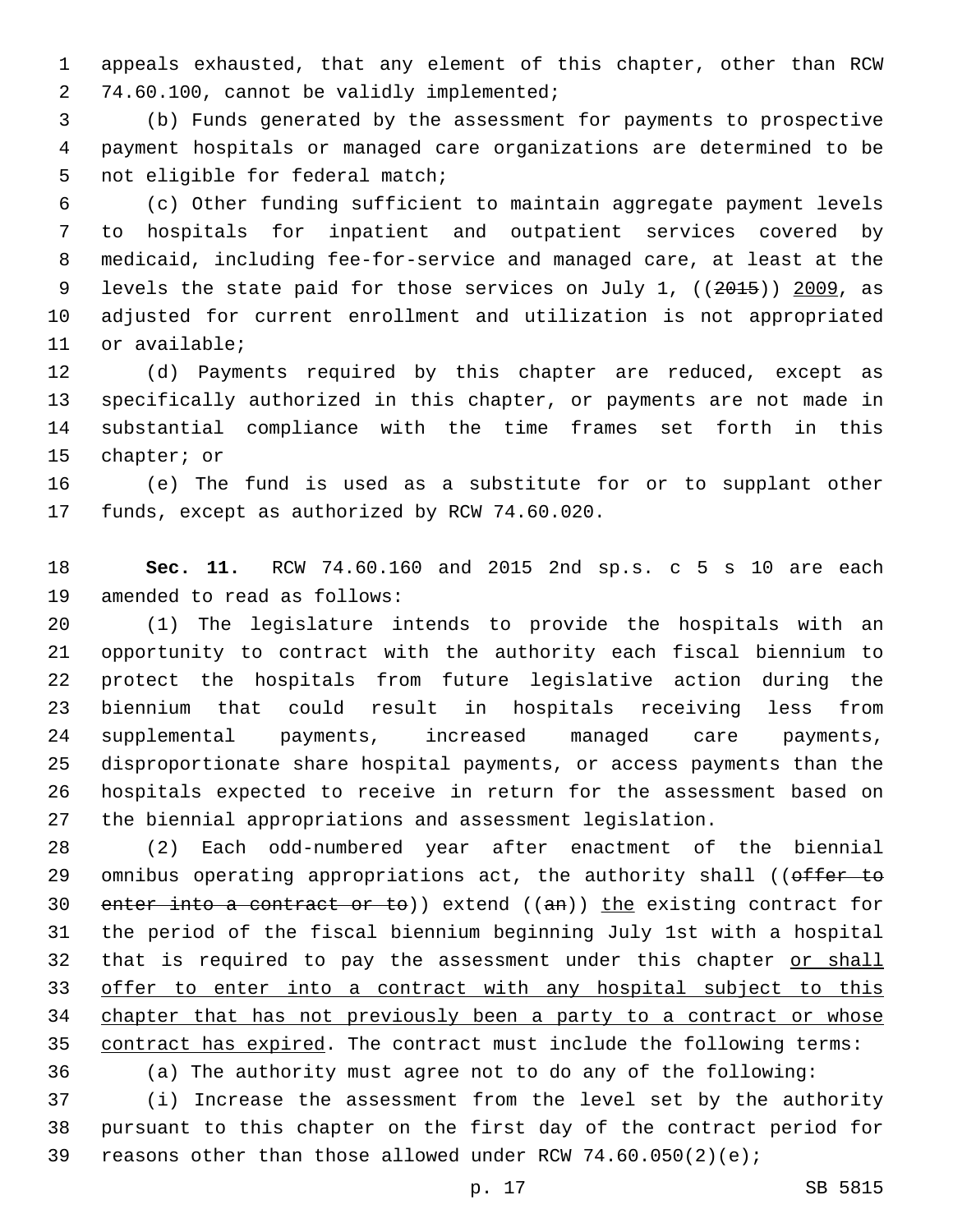(ii) Reduce aggregate payment levels to hospitals for inpatient and outpatient services covered by medicaid, including fee-for- service and managed care, adjusting for changes in enrollment and utilization, from the levels the state paid for those services on the 5 first day of the contract period;

 (iii) For critical access hospitals only, reduce the levels of disproportionate share hospital payments under RCW 74.60.110 or access payments under RCW 74.60.100 for all critical access hospitals below the levels specified in those sections on the first day of the 10 contract period;

 (iv) For prospective payment system, psychiatric, and rehabilitation hospitals only, reduce the levels of supplemental payments under RCW 74.60.120 for all prospective payment system hospitals below the levels specified in that section on the first day of the contract period unless the supplemental payments are reduced 16 under RCW 74.60.120(2);

 (v) For prospective payment system, psychiatric, and rehabilitation hospitals only, reduce the increased capitation payments to managed care organizations under RCW 74.60.130 below the levels specified in that section on the first day of the contract period unless the managed care payments are reduced under RCW 22 74.60.130(3); or

 (vi) Except as specified in this chapter, use assessment revenues for any other purpose than to secure federal medicaid matching funds to support payments to hospitals for medicaid services; and

 (b) As long as payment levels are maintained as required under this chapter, the hospital must agree not to challenge the authority's reduction of hospital reimbursement rates to July 1, 2009, levels, which results from the elimination of assessment supported rate restorations and increases, under 42 U.S.C. Sec. 1396a(a)(30)(a) either through administrative appeals or in court 32 during the period of the contract.

 (3) If a court finds that the authority has breached an agreement with a hospital under subsection (2)(a) of this section, the 35 authority:

 (a) Must immediately refund any assessment payments made 37 subsequent to the breach by that hospital upon receipt; and

 (b) May discontinue supplemental payments, increased managed care payments, disproportionate share hospital payments, and access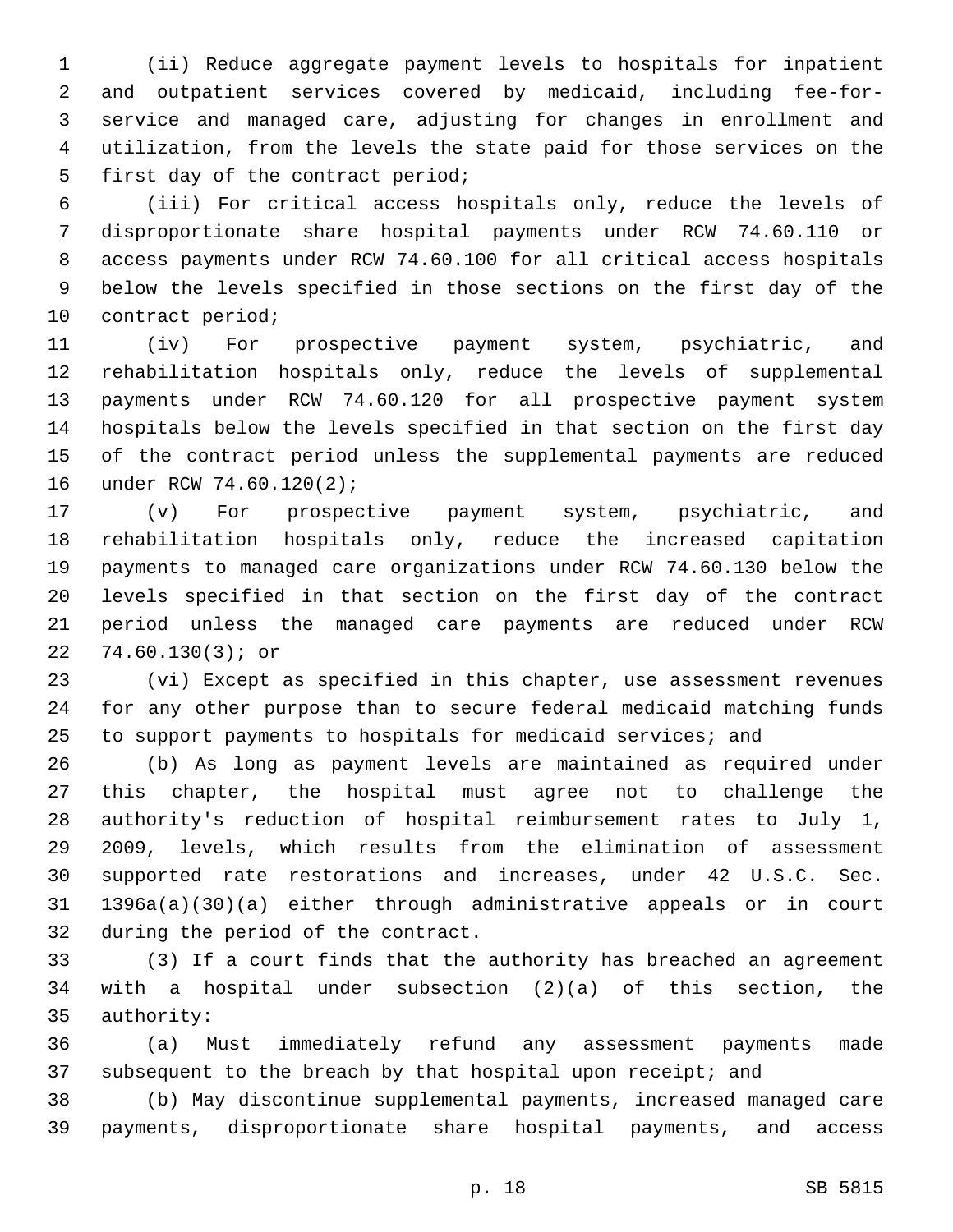payments made subsequent to the breach for the hospital that are 2 required under this chapter.

 (4) The remedies provided in this section are not exclusive of any other remedies and rights that may be available to the hospital whether provided in this chapter or otherwise in law, equity, or 6 statute.

 **Sec. 12.** RCW 74.60.901 and 2015 2nd sp.s. c 5 s 11 are each 8 amended to read as follows:

9 This chapter expires July 1, ((2019)) 2021.

 **Sec. 13.** RCW 74.60.902 and 2010 1st sp.s. c 30 s 22 are each 11 amended to read as follows:

 Upon expiration of chapter 74.60 RCW, inpatient and outpatient hospital reimbursement rates shall return to a rate structure as if the four percent medicaid inpatient and outpatient rate reductions 15 did not occur on July 1, 2009( $(-$  or as otherwise specified in the 16 2013-15 biennial operating appropriations act)).

 NEW SECTION. **Sec. 14.** A new section is added to chapter 74.60 18 RCW to read as follows:

 The estimated hospital net financial benefit under this chapter shall be determined by the authority by summing the anticipated hospital payments, plus all applicable federal matching funds as follows: From RCW 74.60.090 for grants to certified public expenditure hospitals, plus RCW 74.60.100 for payments to critical access hospitals, plus RCW 74.60.110 for payments to small rural disproportionate share hospitals, plus RCW 74.60.120 for direct supplemental payments to hospitals, plus RCW 74.60.130 for managed care capitation payments, plus RCW 74.60.020(4)(f) for quality improvement incentives, minus the total assessments paid by all hospitals under RCW 74.60.030 for hospital assessments, and minus any taxes paid on RCW 74.60.130 for managed care payments. If the anticipated hospital net financial benefit falls below one hundred thirty million dollars in any state fiscal year, the authority is directed to modify the payment levels in the following sections in order to and equalize the anticipated hospital net financial benefit and the state net financial benefit: RCW 74.60.020(4)(d) for state general fund, RCW 74.60.090 for grants to certified public expenditure hospitals, RCW 74.60.100 for payments to critical access

p. 19 SB 5815